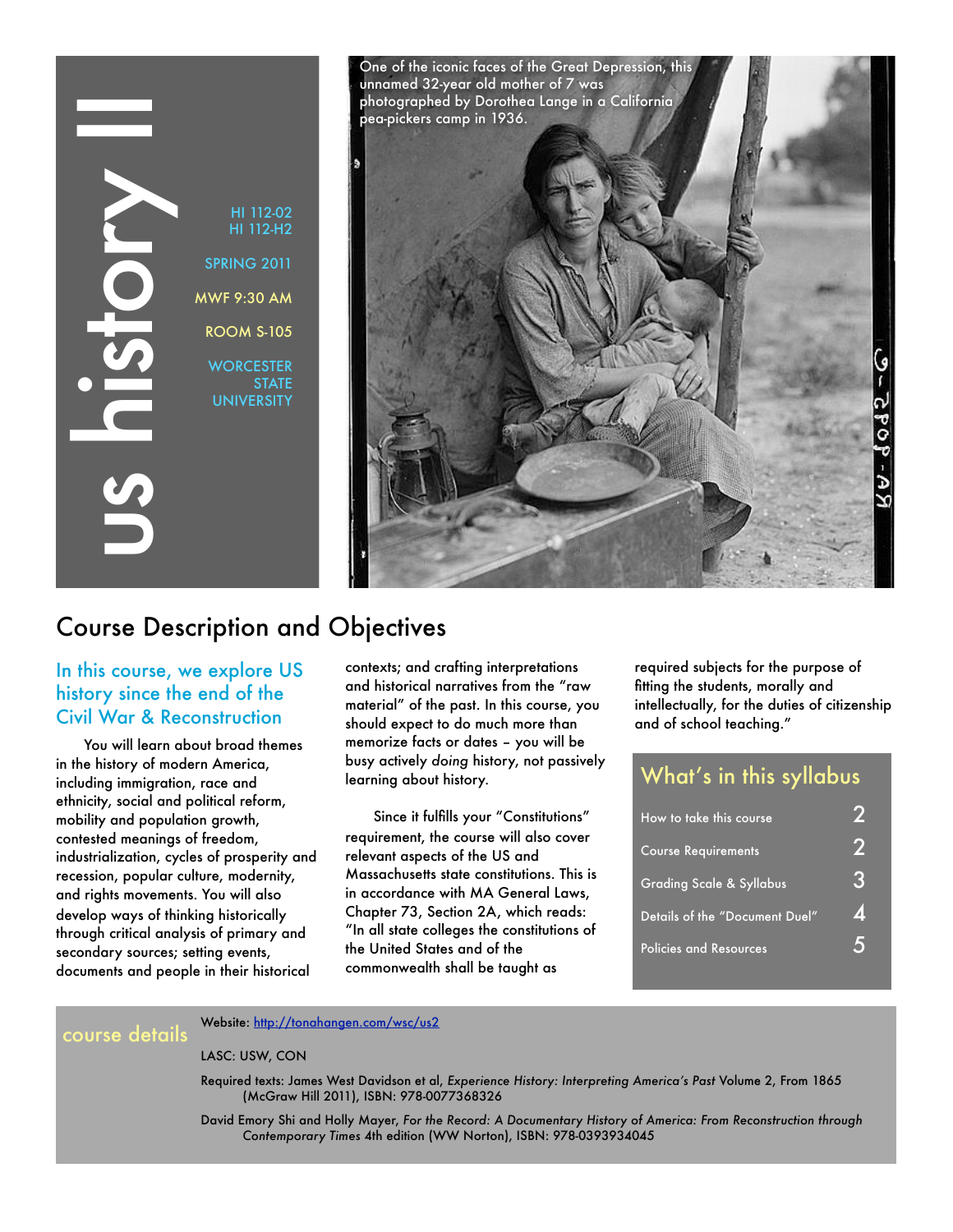# how to take this course

It's not what you "get" in this course, it's how deep you go. People take a US History survey for lots of reasons, usually variations on "it's required." Think about why someone has decided that learning this material might be essential to your college experience, and what that means for you personally.

It is entirely possible to do well in the class without being transformed by your newfound historical knowledge, but it would be a darn shame. I like to think that this (and indeed, any) course operates on three levels. Imagine we are standing on the seashore; the course is the ocean. Enter with me and go as deep as you dare...

you need the basic outlines of US history, the highlights, the main characters & ideas, the surface-level knowledge

There's nothing wrong with staying in the shallows; this approach may work for you if this is likely to be your only history course, or if you've never taken one before & it's all new

"Waders" will tend to assume that textbook, documents, and professor are mutually reinforcing, telling basically the same story. Waders are mainly concerned with WHAT happened in the past.

# wading snorkeling scuba diving

you have a grasp of the basics and are ready to think historically and explore what's below the surface

Perhaps you've taken US history before, or are a beginning history major. You already know that history is a conversation among differing and/or contradictory perspectives.

"Snorkelers" notice historical inconsistencies and they respectfully challenge assumptions through lively debate. Snorkelers are interested in HOW & WHY things happened as they did.

you want to go deeper into the past, using the cognitive equipment & tools of history as a focused critical thinker

Experienced? You are well aware of historical controversy and how historical knowledge is constructed. You actively seek alternative sources, interpretations, and voices.

"Divers" don't take any of the course's structure or content as natural or inevitable. They see (and then fill) the course's gaps. They are curious, passionate, and concerned with WHY HISTORY MATTERS.

## Course Requirements

This course involves reading, writing, and group discussion. It is fast-paced; you will need to absorb textbook material on your own outside of class. You will write the equivalent of 30 pages over the course of the term. You will need to put in consistent effort throughout the whole semester. You'll need to have (or learn) basic library and online research skills. You will need to speak up in class and demonstrate active learning, not passive absorption. **Learning is not a spectator sport.**

**Attendance and Daily Work (20%)** I take attendance in each class. You should be on time and ready for discussion each day. I expect class discussion will be lively, respectful, substantive, and that you will have done that day's assigned reading before class. There's no such thing as an "excused absence" – you're either in class, or you're not. Daily Work may include pop quizzes, discussion questions, inclass short writings, and class participation. These cannot be made up, since they depend on being present in class.

**Exams (30%)** We will have 4 exams. The last one will take place during the final exam period, but will be the equivalent of the other three exams (not a cumulative final). Your lowest exam is dropped; **there are no makeup exams.**

You'll note at this point that fully half of your grade involves showing up prepared for class, participating intelligently, and taking at least 3 of the 4 exams. The other half of your grade is based on original written work and research.

**Document Duel (30%) – 2 double-spaced pages, no more and no less.** You can turn in one of these each week on Fridays. They are short papers that give you practice working with primary sources and developing historical interpretations. You can safely skip one week, since there are 11 possible Fridays (but you will get the extra credit if you do all 11). They need to be turned in DURING CLASS or uploaded to Digital Dropbox BEFORE CLASSTIME on Friday. There are NO makeups or late work accepted on these short papers. See p. 4 for more information on the DDs.

**Projects (20%)** – you will do two projects of your own original work, each of which involves planning ahead, research, and well-crafted, evidence-based historical writing. For the first project you will compare two documents from the *For the Record* reader, and then write a paper that uses these documents as evidence for a historical argument. For the second project , you'll use and then improve a studentmade packet of sources for studying a recent event in American history. Each of these projects is worth 10% of your final grade.



This President campaigned as a Republican, a Democrat and for the Progressive Party... just not all in the same election. He's also responsible for a canal, a war, a national park, and the most popular toy ever.

Your Instructor: Dr. Tona Hangen Office: Sullivan 327-B Phone extension: 8688 email: [thangen@worcester.edu](mailto:thangen@worcester.edu) Email is the preferred way to reach me

Office Hours (signup posted on door) M 2-3, W 1:30-2:30, F 10:30-11:30, and by appointment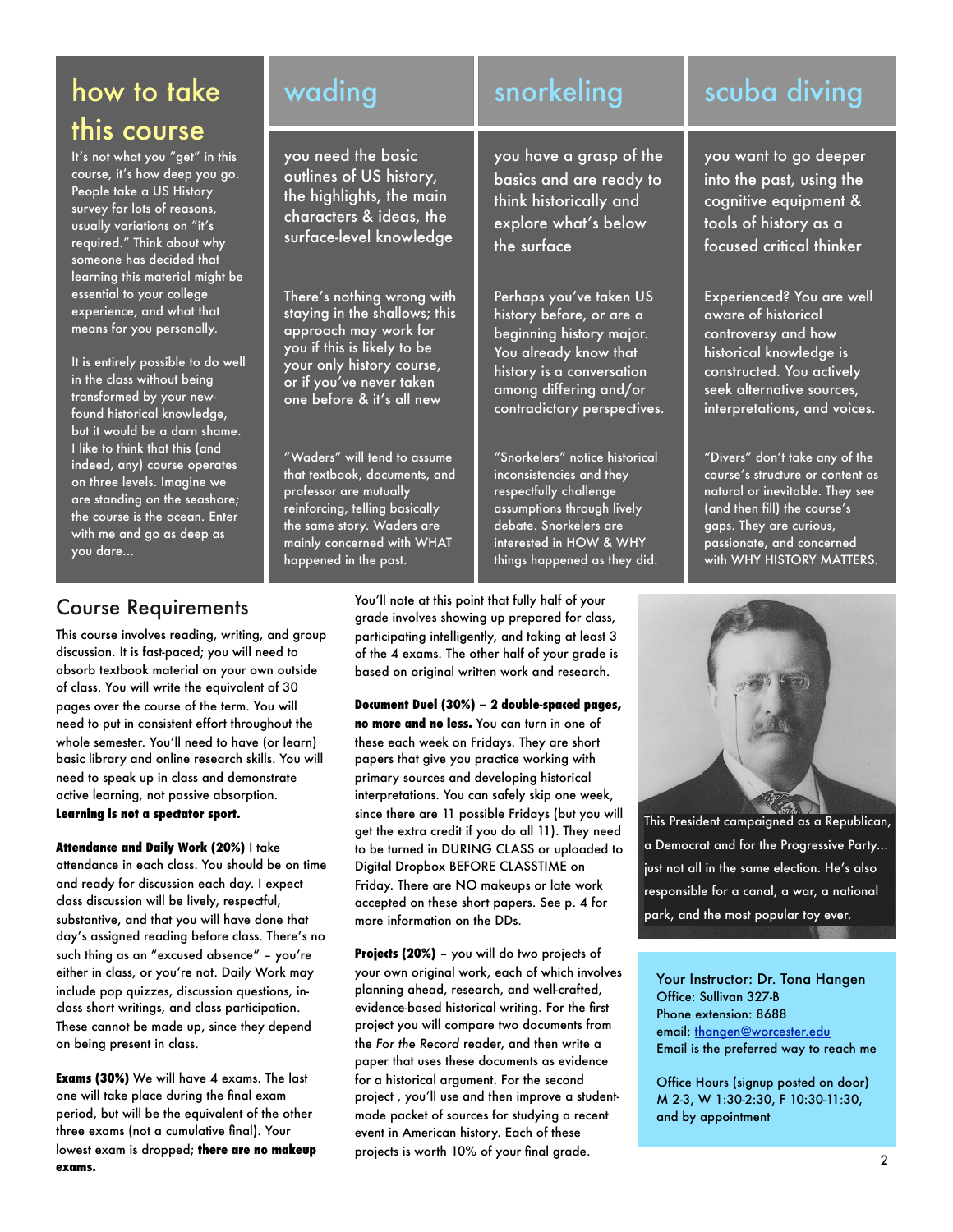| <b>Grading Scale</b> |  |
|----------------------|--|
|----------------------|--|

Attendance & Daily Work 20%

|                               |     | Daily work cannot be made up, it depends on<br>being in class                                |
|-------------------------------|-----|----------------------------------------------------------------------------------------------|
| Exams (best 3 of 4)           | 30% | Exam dates: 2/16, 3/11, 4/8 and 5/9                                                          |
| Document Duels (10)           | 30% | Turn in one each week on Fridays as listed.<br>You need a total of 10 by the end of the term |
| <b>Primary Source Project</b> | 10% | An analysis & comparison of 2 FTR documents                                                  |
| <b>History Now Project</b>    | 10% | A project focused on an event since 1980                                                     |

# Syllabus

| Type of                | #               | <b>Date</b>        | <b>Topic</b>                         | <b>What to Read</b>  | <b>What's</b>     |
|------------------------|-----------------|--------------------|--------------------------------------|----------------------|-------------------|
| <b>Week</b>            |                 |                    |                                      |                      | Due               |
| Sprint                 | 1               | W <sub>1/19</sub>  |                                      |                      |                   |
|                        | 2               | F1/21              | Reconstruction                       | EH Ch 17             | DD 1              |
| Deep Unit <sup>3</sup> |                 | M 1/24             | New South                            | EH Ch 18 (to p. 480) |                   |
|                        | 4               | W1/26              |                                      |                      |                   |
|                        | 5               | F1/28              | New West                             | EH Ch 18 (480-507)   | DD 2              |
|                        | 16              | M1/31              |                                      |                      |                   |
|                        | 7               | $M S\$             | New Industrial Order                 | EH Ch 19             |                   |
|                        | 8               | F2/4               |                                      |                      | DD 3              |
|                        | 9l              | $\overline{M}$ 2/7 | The Urban Order                      | EH Ch 20             |                   |
|                        | 10              | $W$ 2/9            |                                      |                      |                   |
|                        | 11              | F2/11              | At Home & Abroad                     | EH Ch 21             | (no DD)           |
|                        | 12              | $M$ 2/14           |                                      |                      |                   |
|                        | 13              | $W$ 2/16           | Exam#1                               | Covers Ch 17-21      |                   |
| Sprint                 |                 | $14$ F 2/18        | The Progressive Era                  | EH Ch 22             | DD 4              |
| Monday 2/21, No Class  |                 |                    | (Presidents Day)                     |                      |                   |
|                        | 15.             | $W$ 2/23           | US & World War I                     | EH Ch 23             |                   |
|                        | 16 <sup>°</sup> | $F$ 2/25           | The New Era                          | EH Ch 24             | DD 5              |
| Deep Unit 17           |                 | $M$ 2/28           | America, 1930-1945                   | EH Ch 25             |                   |
|                        | 18              | W3/2               | Primary Source Project               |                      |                   |
|                        | 19              | F3/4               |                                      | EH Ch 26             | DD6               |
|                        |                 | 20 M 3/7           |                                      |                      | Primary<br>Source |
|                        | 21              | W 3/9              |                                      |                      |                   |
|                        | 23              | F3/11              | Exam #2                              | Covers Ch 22-26      | (no DD)           |
|                        |                 |                    | Spring Break, No Classes March 14-18 |                      |                   |

(continued on next page)

## Syllabus Overview

Silent attendance will not earn full credit. Sleeping or texting in class lowers your grade.

> For each class, you will have a reading assignment, usually a chapter of the textbook, *Experience History*  (EH in the syllabus). You need to keep up with the textbook reading on your own; we cannot cover everything in class. I consider the textbook to be "background reading" – in other words, read it before class, and if it covers new or unfamiliar history for you, then re-read and study it more carefully on your own time. Pop quizzes, and the exams, are based on the textbook and our class discussions will assume that reading has been done prior to class. Unless I specify otherwise you do not need to bring *Experience History* with you to class.

> Some periods in history we will spend more time on – these are "deep units."

They are: 1877-1914 in the South/ North/West; the Depression and WW2; the Sixties; and the Post Cold War era.

During the deep units we will read and analyze primary source documents in the *For the Record* reader, which is also the source for your weekly Document Duel. You should bring the (as listed in the syllabus).

Some periods in history we will cover more quickly than others – these are "sprints" between each of the deep units when our pace is faster and our coverage less deep.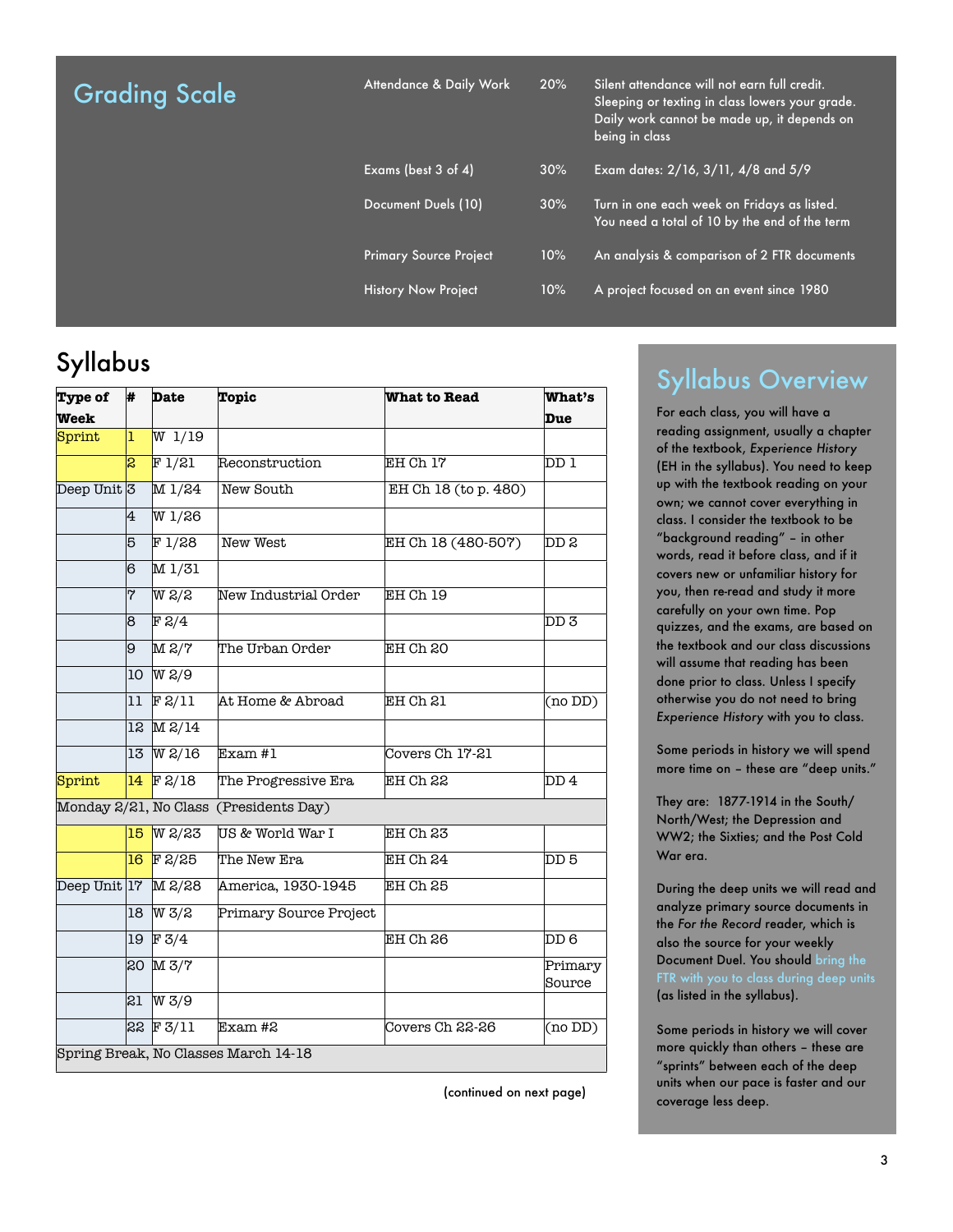| Type of             | #  | <b>Date</b>         | <b>Topic</b>                         | <b>What to Read</b>    | <b>What's</b>            |
|---------------------|----|---------------------|--------------------------------------|------------------------|--------------------------|
| Week                |    |                     |                                      |                        | Due                      |
| Sprint              |    | 23 M 3/21           | Cold War America                     | EH Ch 27               |                          |
|                     | 24 | W 3/23              |                                      |                        |                          |
|                     | 25 | FZ/25               |                                      | EH Ch 28               | 7 ממ                     |
| Deep Unit 26 M 3/28 |    |                     | The Long Sixties                     |                        |                          |
|                     | 27 | W 3/30              |                                      | EH Ch 29               |                          |
|                     |    | 28F4/1              |                                      |                        | DD 8                     |
|                     |    | $29 \text{ M } 4/4$ |                                      | EH Ch 30               |                          |
|                     |    | 30 W 4/6            |                                      |                        |                          |
|                     |    | 31 F 4/8            | Exam #3                              | Covers Ch 27-30        | (no DD)                  |
|                     |    | 32 M 4/11           | Film                                 |                        |                          |
| Sprint              |    | $33$ W 4/13         | America, 1974-1989                   | EH Ch 31               |                          |
|                     |    | 34 F 4/15           |                                      |                        | DD 9                     |
|                     |    |                     | Monday, 4/18 No Class, Patriot's Day |                        |                          |
| Deep Unit 35 W 4/20 |    |                     | Post Cold War America                | EH Ch 32               |                          |
|                     |    | 36 F 4/22           |                                      |                        | DD 10                    |
|                     |    | 37 M 4/25           |                                      |                        |                          |
|                     |    | 38 W 4/27           | History Now Project Day              |                        |                          |
|                     |    | 39 F 4/29           | The End of America?                  | Josh Levin, "How is    | $\overline{\text{DD}11}$ |
|                     |    |                     |                                      | America Going to End?" |                          |
|                     |    |                     |                                      | Slate.com 8/09         |                          |
|                     |    |                     |                                      | http://www.slate.com/  |                          |
|                     |    |                     |                                      | id/2223851/            |                          |
|                     | 40 | M 5/2               |                                      |                        | <b>History</b>           |
|                     |    |                     |                                      |                        | Now                      |
|                     |    |                     |                                      |                        |                          |
|                     |    | M 5/9               | Exam #4 (8:30 am)                    | Covers Ch 31-32        |                          |

The Document Duel **-** One of the features of the *Experience History* textbook is the "Dueling Documents" in each chapter. You will notice that the book's editors set two documents in conversation/argument with each other. Both represent actual evidence from the past, but they usually take opposing views of an issue or an event. This is useful because historians often need to weigh conflicting pieces of evidence, and you get to see that in action.

In your Document Duel each week, you will also put two things in conversation/argument with each other: ONE document of your choice from the FTR reader, and ONE quoted statement (sentence/ paragraph) from the *Experience History* textbook. Your task will be to discuss how these two pieces of evidence support each other, or contradict each other, or where they agree/disagree. Your chosen documents do not have to come from the current time period we are discussing. Especially if you are a "snorkeler" or a "scuba diver," feel free to wander throughout the FTR book for evidence to set against your textbook. Let me stress, these are not opinion pieces, but rather brief works of historical analysis. As you do this weekly, you will develop stronger analytical and critical thinking skills, approach primary sources with greater confidence, and understand how historians use such sources to construct their interpretations of the past.

DDs are due on Fridays. You turn in 10 throughout the semester, which means you can skip one week since there are 11 possible Friday due dates. However, if you turn in all 11, you get credit for all 11 – this is entirely up to you – you can drop/miss one with no penalty.

**Criteria and grading:** A DD should be 2 full pages long (double-spaced), and thoroughly proofread for spelling and grammar. It should contain a correctly formatted footnote to the original documents. Give your DD a catchy title (not "DD #5″). Do not include a title page or a separate Works Cited page – what you turn in should be 2 sheets of paper, no more and no less. Each DD is worth 3 percent of your final grade, for a total of 30%. I will grade them on a 1-2-3 scale.

3 = demonstrates critical thinking & superior analysis, offers a creative juxtaposition of documents, contains at least 2 correct footnotes, free of grammatical/spelling errors, has a catchy title. 2 = generally solid work, but might miss the mark in some way – such as failing to connect ideas, containing proofreading errors, not being a full 2 pages long or lacking a title.

1 = sub-standard work, such as being only 1 page long, doesn't analyze or connect, or contains historical inaccuracies demonstrating poor understanding of the document and its significance.

## Syllabus Overview

For each class, you will have a reading assignment, usually a chapter of the textbook, *Experience History*  (EH in the syllabus). You need to keep up with the textbook reading on your own; we cannot cover everything in class. I consider the textbook to be "background reading" – in other words, read it before class, and if it covers new or unfamiliar history for you, then re-read and study it more carefully on your own time. Pop quizzes, and the exams, are based on the textbook and our class discussions will assume that reading has been done prior to class. Unless I specify otherwise you do not need to bring *Experience History* with you to class.

During deep units we will read and analyze primary source documents in the *For the Record* reader, which is also the source for your weekly Document Duel. You should bring the (as listed in the syllabus).

Some periods in history we will cover more quickly than others – these are "sprints" between each of the deep units when our pace is faster and our coverage less deep.

### DD Submission Guidelines

Best = Hand in your DD during Friday's class, as a printed paper

Acceptable = upload your DD to the Blackboard Digital Dropbox before class begins on Friday, including your name in the uploaded filename

Also acceptable = turn in your DD to me before Friday, for example in my office mailbox on Thursday or in class on Wednesday

My least favorite = sending your DD to me as an attachment to, or in the text of, an email

Not acceptable = anything else, like having printer trouble and not bringing it to class, not uploading it before class begins and then begging me to let you print it later that day and drop it in my mailbox, or forgetting to do them for several weeks and asking if you can turn in 3 on the same Friday. My answer will be: **there are no makeups or late work accepted on DDs.**